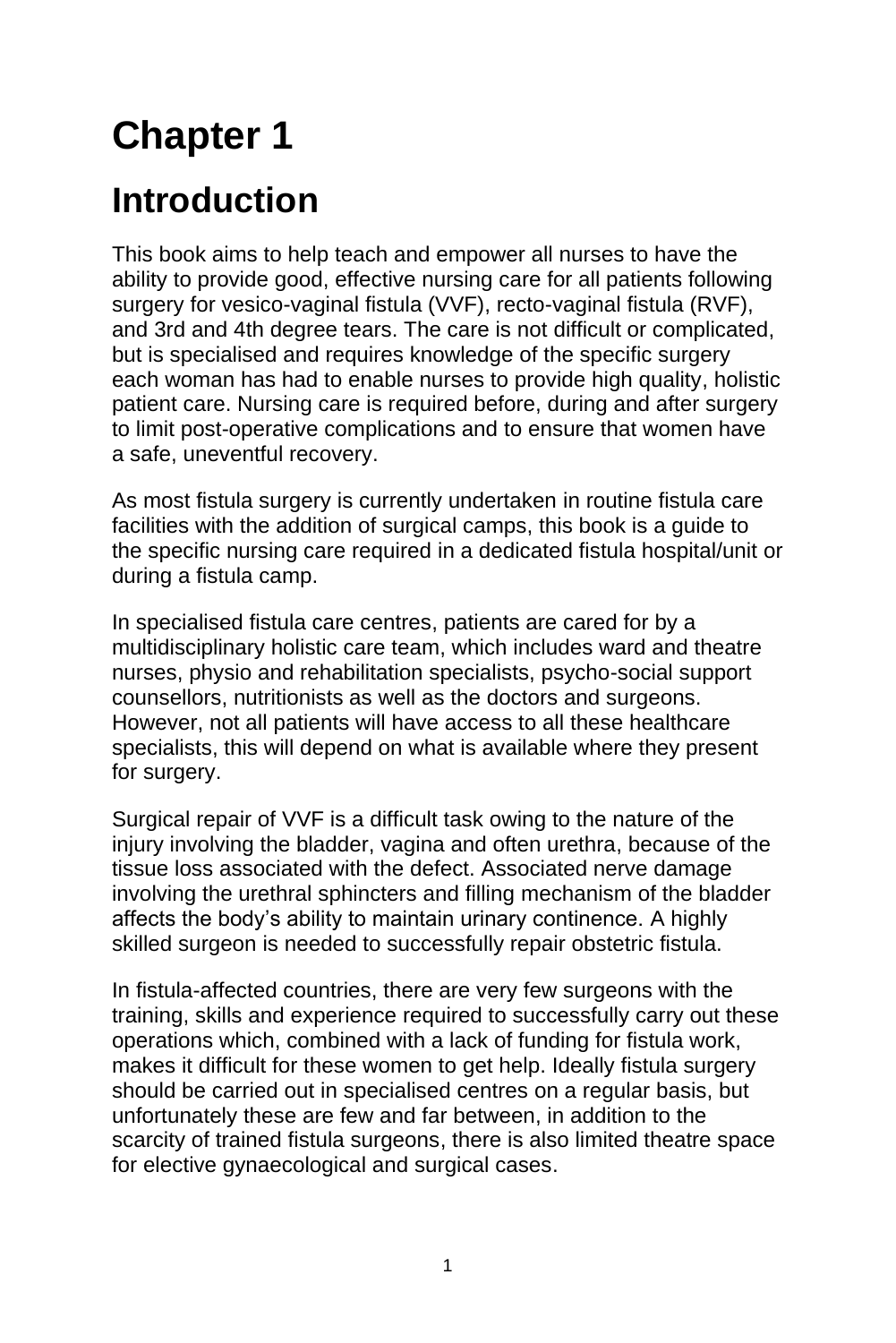However, the International Federation of Gynecology and Obstetrics (FIGO) is currently addressing the training of fistula surgeons with their comprehensive Fistula Surgery Training Initiative. There are now many surgeons and holistic fistula care teams enrolled in the training programme from countries all round the world with a high obstetric fistula burden.



Figure 1 Highly skilled surgeons at work

Although there is a dedicated fistula hospital in Ethiopia, the Addis Ababa Fistula Hospital, and other centres which provide ongoing fistula care, some surgery is also undertaken at surgical camps where teams of surgeons and other health professionals work together to provide care for the fistula patients. Surgical camps are usually funded by aid agencies or charities, generally allowing the women access to surgery and treatment for free.

However, it is estimated that for every one woman who has surgical treatment, there are another 50 women who have not been able to access surgery. Most of these women will have very little knowledge of what caused their fistula or that treatment is available for their condition, with some believing they have been cursed or that witchcraft has been used. Many of the women live in inaccessible rural areas with poor transport links. They may not have the money to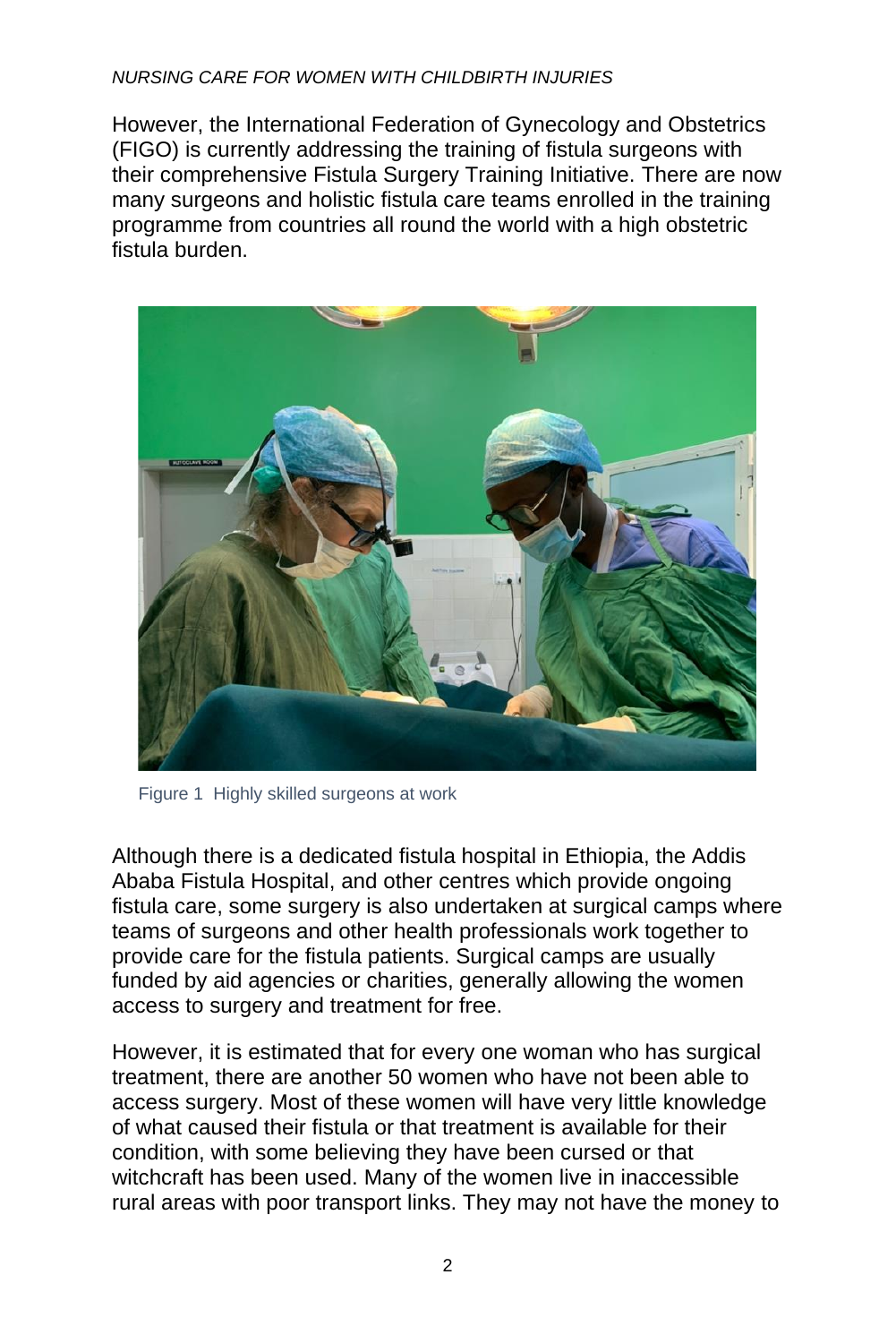travel to the treatment facility or surgical camp. Some also fear attending treatment services or use traditional medicines to try to cure their fistula in place of modern medical practices.

#### **Morbidity**

Obstetric fistulas are estimated to affect between 50,000 and 100,000 women worldwide each year. The development of obstetric fistula is directly linked to obstructed labour, one of the major causes of maternal mortality.

Women who suffer from obstetric fistula experience continuous incontinence of urine and/or stool, stigma, social isolation and associated health problems. The World Health Organization estimates that there are currently more than 2 million women living with untreated obstetric fistula mostly in sub-Saharan Africa and SE Asia, as well as in various other parts of the world.

Obstetric fistula is preventable and can be avoided with access to safe delivery services and timely emergency obstetric care.

Sadly, obstetric fistula disproportionately affects the poorest women in the world who are likely to be uneducated, with little understanding of what has happened to them, often married at a young age with the expectation of producing many children. Most of these women live in rural villages with limited access to health care. Their villages may be very long distances from hospitals with poorly developed road networks and local transport, making travel difficult.

Poverty is also a major factor that increases the likelihood of suffering from obstetric fistula, as women in these environments often have very little money to pay for transport to hospital or any costs incurred with a hospital stay if they run into problems during childbirth. Women who suffer from obstetric fistula often live in countries where women's rights and social status are poor, meaning they will have limited power to make decisions for themselves on where they deliver their baby. Many will deliver at home without trained birth attendants such as midwives. These decisions are often made by the men in the household.

Many women in low income countries, including those in Africa, deliver their babies at home with the local traditional birth attendant supervising the birth. The birth attendants are women in the village who oversee deliveries with no formal obstetric training, whose skill tends to be 'learned' having been passed down through families. This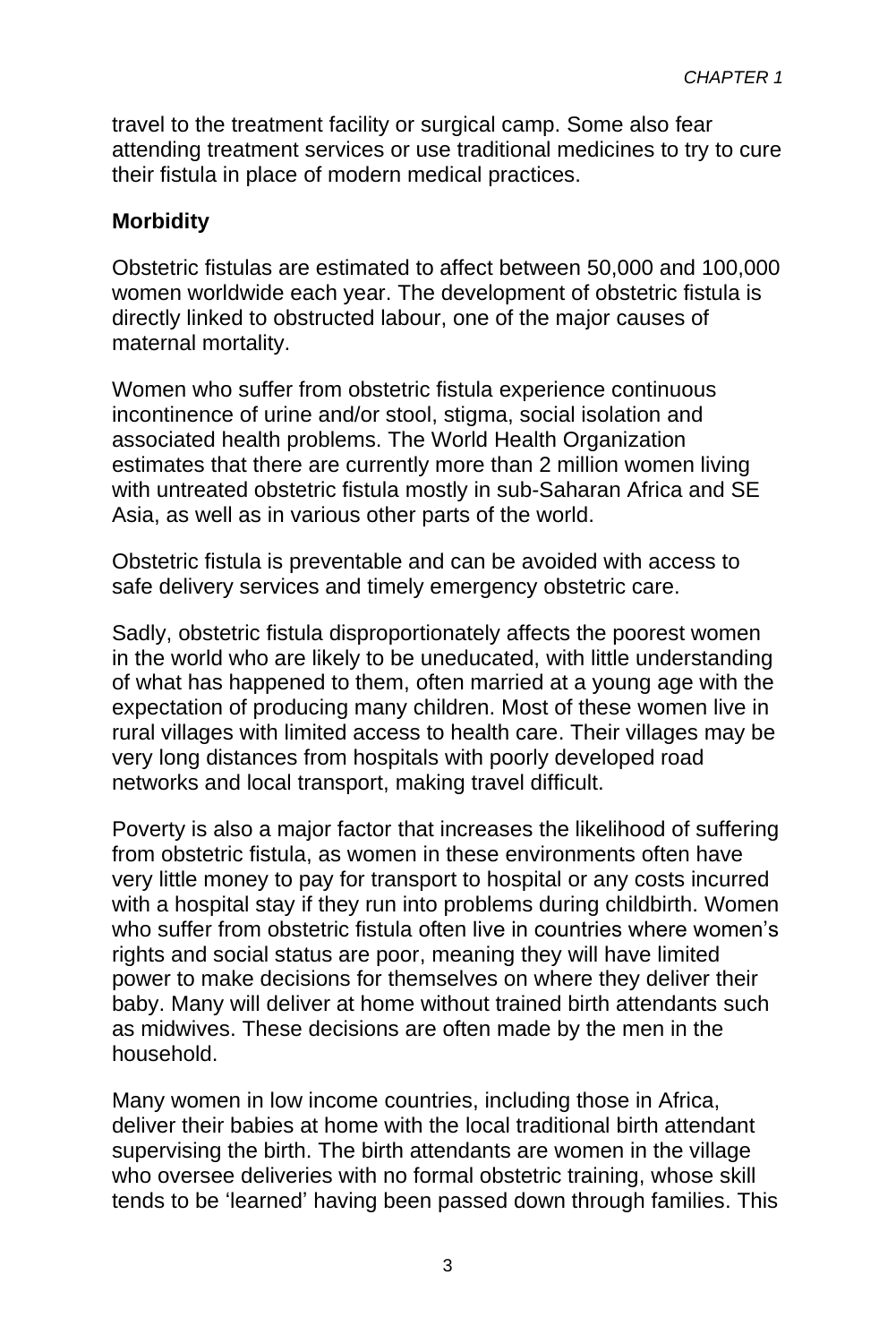

Figure 2 Transport can be difficult due to poor road networks



Figure 3 Rural settings where women deliver

works well for most straightforward births and the traditional birth attendants deliver hundreds of babies safely.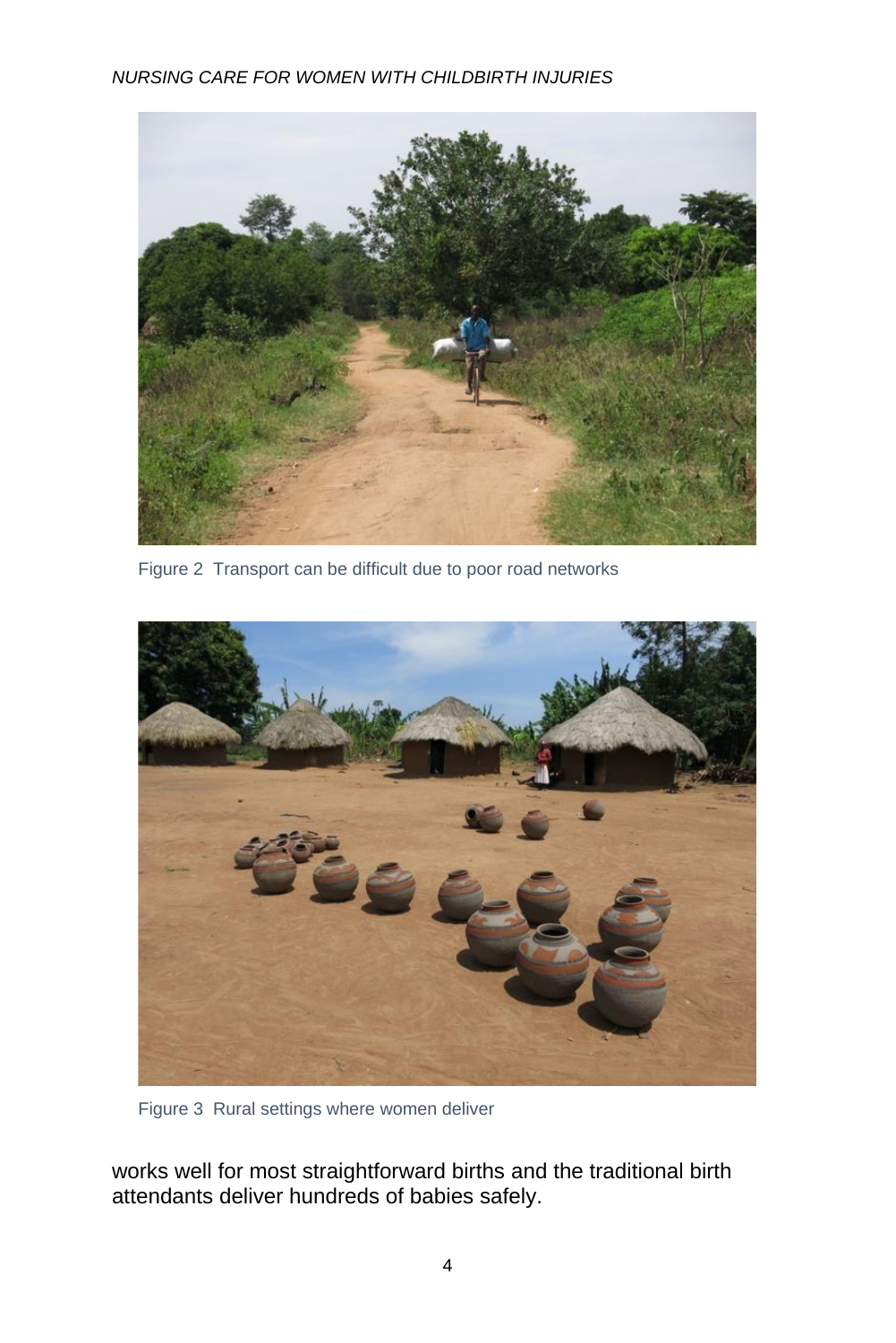However, the traditional birth attendants do not always recognise early enough when labour is obstructed and when a caesarean section is the only option for safe delivery of a live baby. A series of events then unfolds with a delay in recognising obstruction, compounded by further delays in getting to hospital and then in getting to theatre for a caesarean section. By this time, the baby is usually dead and if the mother survives, she is likely to have developed a fistula from the pressure of the baby's head in the pelvis during obstructed labour.



Figure 4 Area in blue shows site of vesico-vaginal fistula

# **Vesico-vaginal fistula, recto-vaginal fistula, 3rd and 4th degree tear**

Most fistulas develop following obstructed labour and are called obstetric fistula which can be divided into VVF and RVF. Obstetric fistula can be urinary (VVF) or faecal (RVF) or both. Vesico-vaginal fistula occurs where a 'hole' is formed between the bladder and the vagina causing continuous leaking of urine through the vagina. In some cases, there may also be a 'hole' or fistula between the bowel and the vagina (RVF), which leaves the patient leaking faeces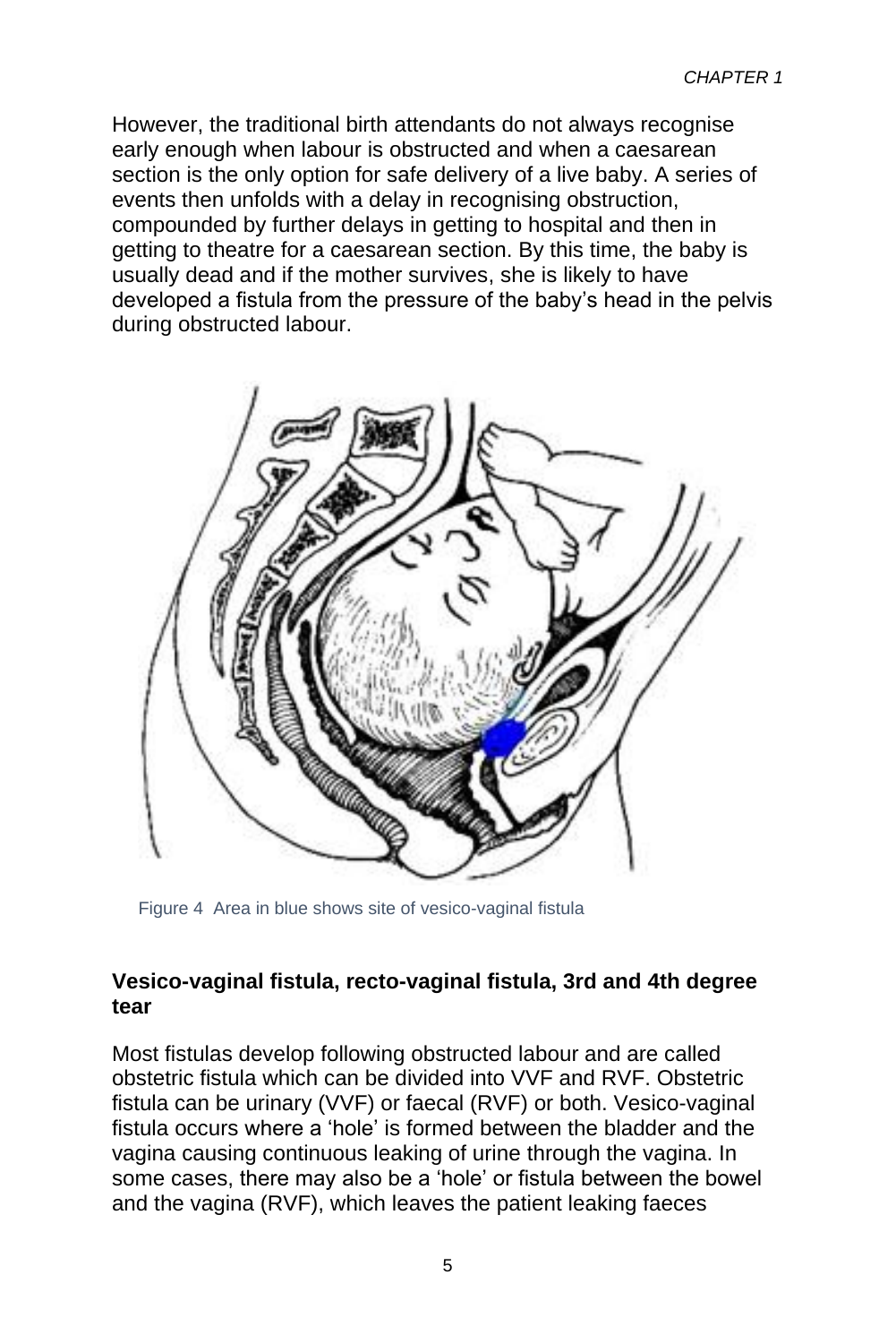through the vagina. Recto-vaginal fistula are very rare in isolation and usually occur with a VVF following the woman's first delivery when the labour has been a day longer than for an isolated VVF.



Figure 5 Area in blue shows position of a recto-vaginal fistula

These women sometimes also suffer from nerve damage from compression of the lumbo-sacral plexus, resulting in footdrop often from involvement of the L5 nerve. They may attend with a limp or walk using a walking stick. In most cases the footdrop slowly recovers, but can take up to 2 years, and in severe cases may never recover.

Other factors leading to the development of fistulas requiring surgical intervention to cure are mainly iatrogenic, where there has been damage to the bladder, vagina or ureters during surgery for hysterectomy or caesarean section. Iatrogenic fistulas are more likely if the obstructed labour is very prolonged, and maternal tissues often in a very fragile state. Good midwifery care and timely referral for caesarean section for obstructed labour are critical to reduce the risk of iatrogenic injury.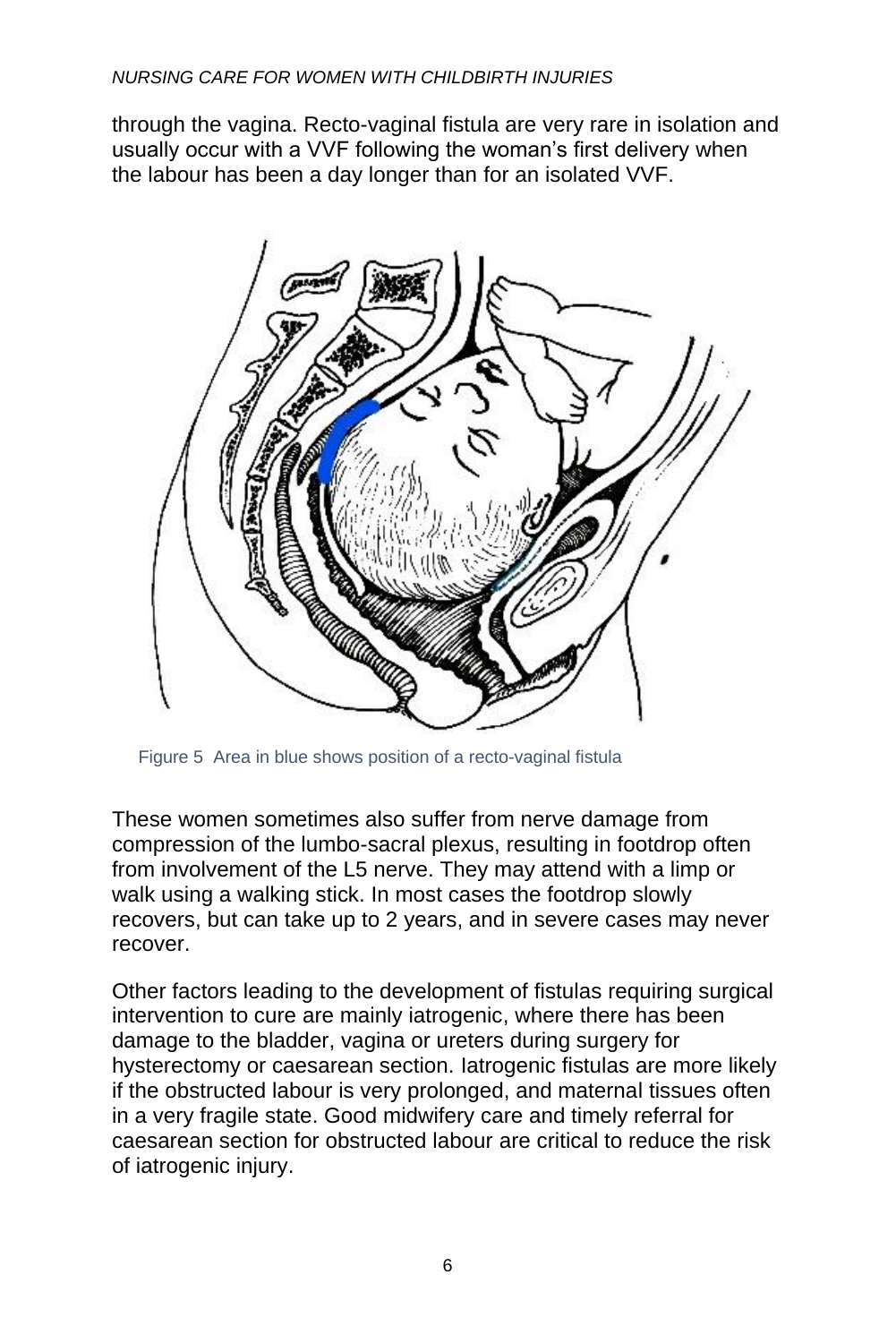Damage occurs accidentally, potentially during a difficult caesarean section operation where the uterus has ruptured. Injury to the bladder or ureter may inadvertently happen during this life-saving procedure. Poor lighting, limited surgical instruments and lack of surgical expertise can all increase the risk of an iatrogenic fistula occurring after a hysterectomy. Problems may not be noticed for several days or weeks after surgery.

Assisted vaginal deliveries such as vacuum extraction, if not carried out correctly, can result in the wall of the bladder, vagina or rectum becoming trapped in the vacuum, potentially resulting in an iatrogenic fistula. A similar situation can occur following instrumental deliveries using forceps.

Fistulas can also develop with bladder tuberculosis or advanced cancers; these are often inoperable as they are unlikely to heal or will reform as the cancer advances.

Other causes include radiotherapy, trauma, sexual trauma and congenital defects.

Perineal tears, although not defined as a fistula, are another common cause of incontinence in women following the birth of their baby. In these situations, incontinence is faecal, meaning that women leak stool due to either complete or partial rupture of their anal sphincter muscle. Rupture of the anal muscle can happen following fast delivery of a baby, where there is no protection of the perineum during the birth. This can cause a tear in the perineum that extends into the rectum.



Figure 6 3rd degree tear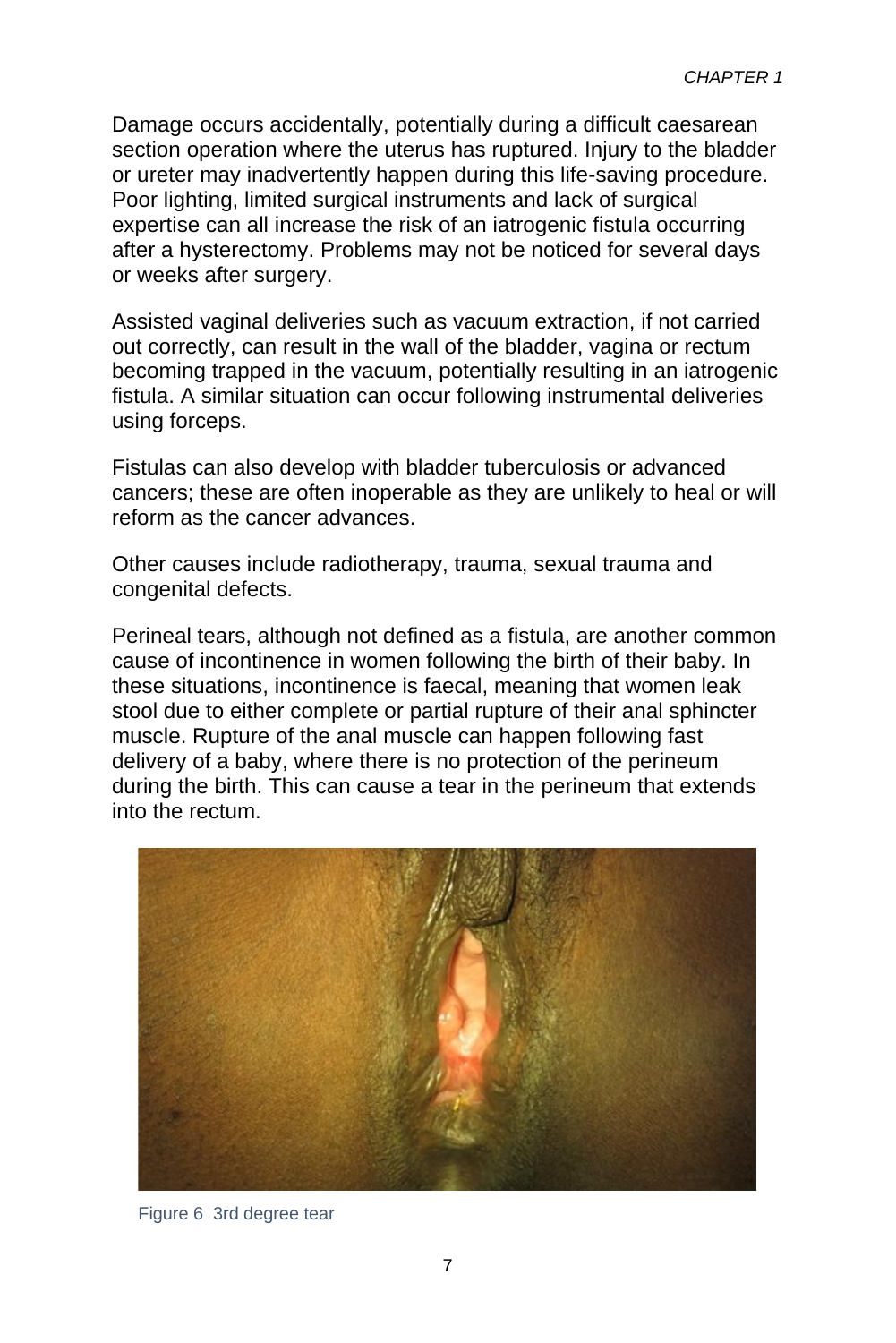Complete rupture of the anal muscle with involvement of the skin between the vagina and rectum is known as a 4th degree tear. With 3rd degree tears, the anal sphincter is ruptured, but women still have an intact anus and rectal wall.

### **Psychosocial effects of obstetric fistula**

It is estimated that 97% of women living with a fistula suffer from depression and a further 40% have had suicidal thoughts or make attempts to end their lives. Many women with a fistula will lead very restricted lives, unable to leave their homes, socialise at the market or attend religious services. They are unable to have paid employment as a result of their incontinence and, consequently, have little money. Some may be living in isolation after their husband or partner has left and are ostracised by their families and community because they smell strongly of urine and/or faeces.

These women have sustained dreadful injuries through no fault of their own. As well as having a fistula and being constantly wet with urine, most will also have endured the trauma of having delivered a dead baby. To put yourself in the position of these women is unthinkable for most of us, so we need to treat them with respect and offer them the compassionate care they deserve.

When women, and girls, present for treatment, we must respect their right to privacy and allow them time to tell their story, understanding that they are probably terrified even though they have come for help. This is an intimate injury and showing kindness and being empathetic to their situation will help them to feel safe, valued and potentially even loved again. This is a role at which nurses can excel, in gaining the trust of the patients and making their hospital stay as positive an experience as possible.

The environment of a fistula treatment facility is a good way of introducing patients who have gone through similar experiences to discuss their problems with each other and develop a support network during their hospital stay. Many women attend for help in a very depressed state, but flourish as they are physically repaired, meet others in similar situations and are encouraged with the help of the nursing staff. Social activities during the day such as knitting, sewing lessons, painting nails or plaiting hair help to bring the women together and encourage them to talk.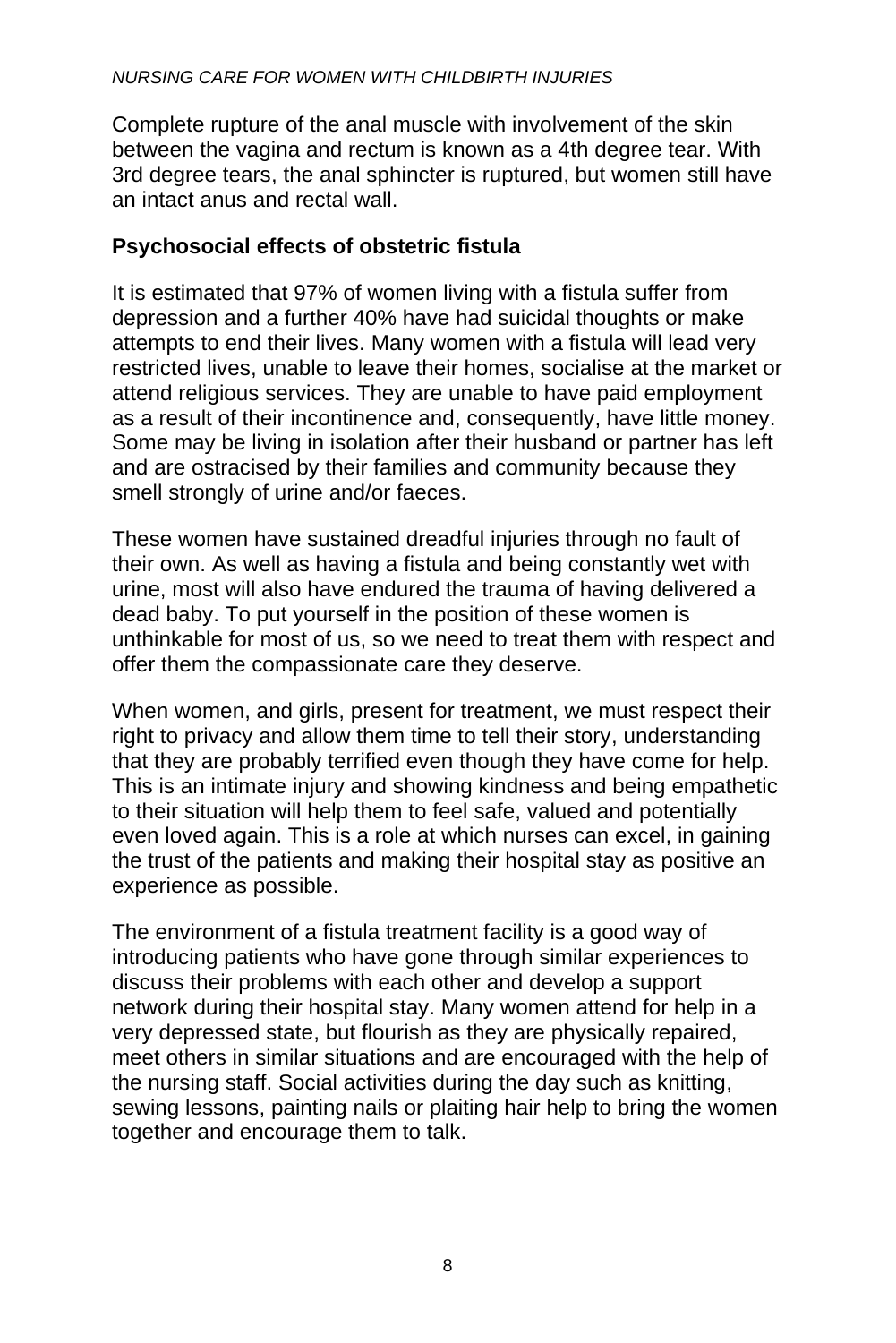#### *CHAPTER 1*



Figure 7 Young girl with constant urine leakage from a fistula



Figure 8 Knitting lessons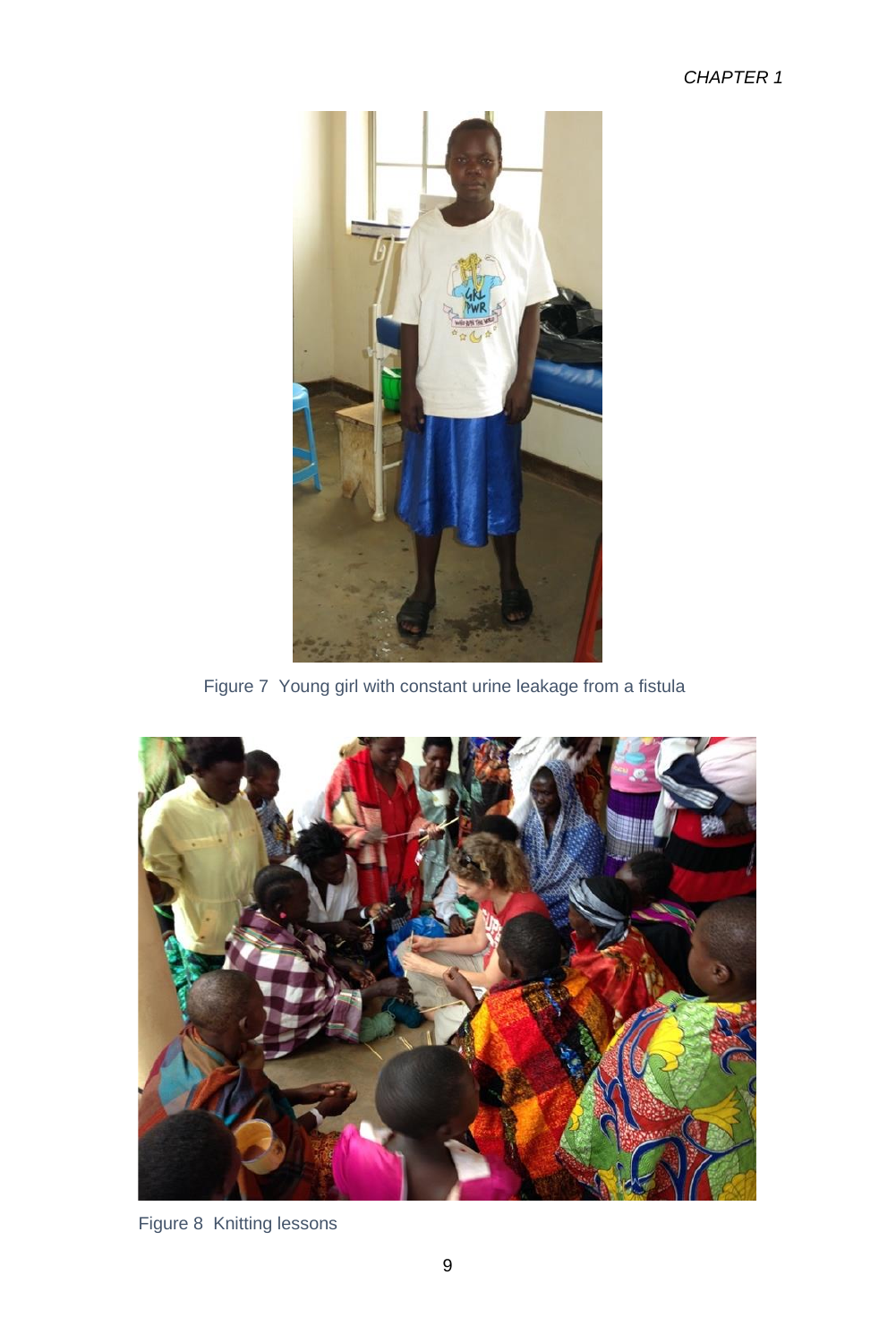



Figure 9 Nail painting Figure 10 Sewing lessons

# **Need for good nursing care for fistula and perineal tear**

High quality nursing care requires a good understanding of the suffering the women have endured from fistula and perineal tears. These women all need to be treated with dignity and respect when they arrive at a hospital for help. Many will have a strong offensive odour from being incontinent of urine or faeces, made worse by the urine being more concentrated as they reduce their fluid intake in an attempt to control the leaking.

All hospital workers who come in to contact with these patients need to be sensitive towards the women and avoid using language that makes the patient feel bad about her condition.

Showing kindness to this very frightened group of patients will help them relax and feel that someone cares for them. During their hospital stay, all staff should aim to treat them as if they were their sister, mother or grandmother. The well-known expression that guides us to 'treat others as you yourself would want to be treated' can be a worthwhile guiding principle. Staff should remember that the situation that these women and girls find themselves in is no fault of their own.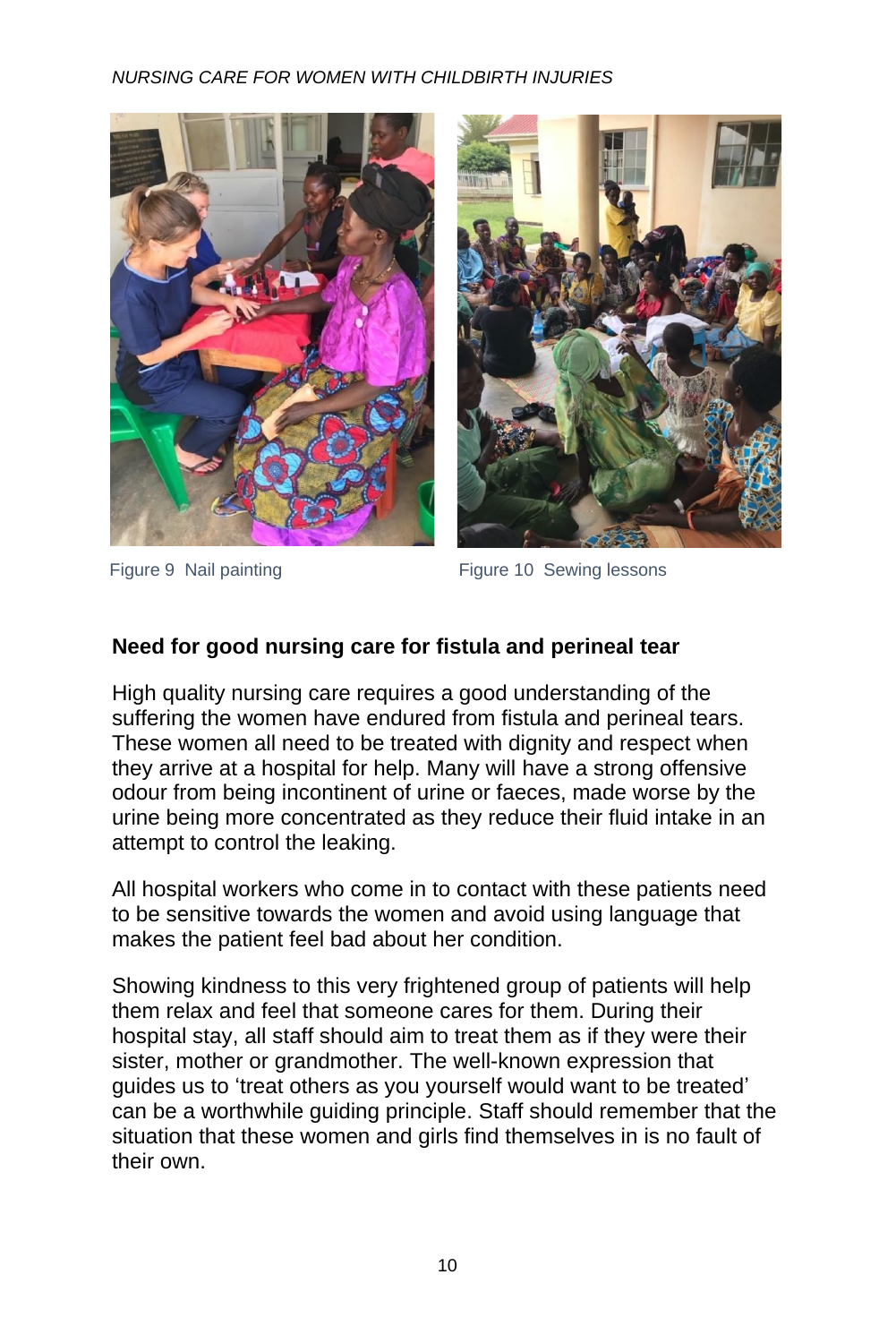Nurses who can show empathy and kindness are role models for their peers and nursing students.



Figure 11 The indignity of living with a fistula

# **Basic equipment needed for nursing VVF patients**

Fistula nursing care requires little equipment, but there are a few items that are needed before surgical treatment begins. These items are listed here and can be obtained for a small amount of money and are usually included in the costings in a camp setting.

• A small bucket to drain a urinary catheter into is needed for each patient. This allows the patients to mobilise as soon as possible with their urinary catheter on free drainage.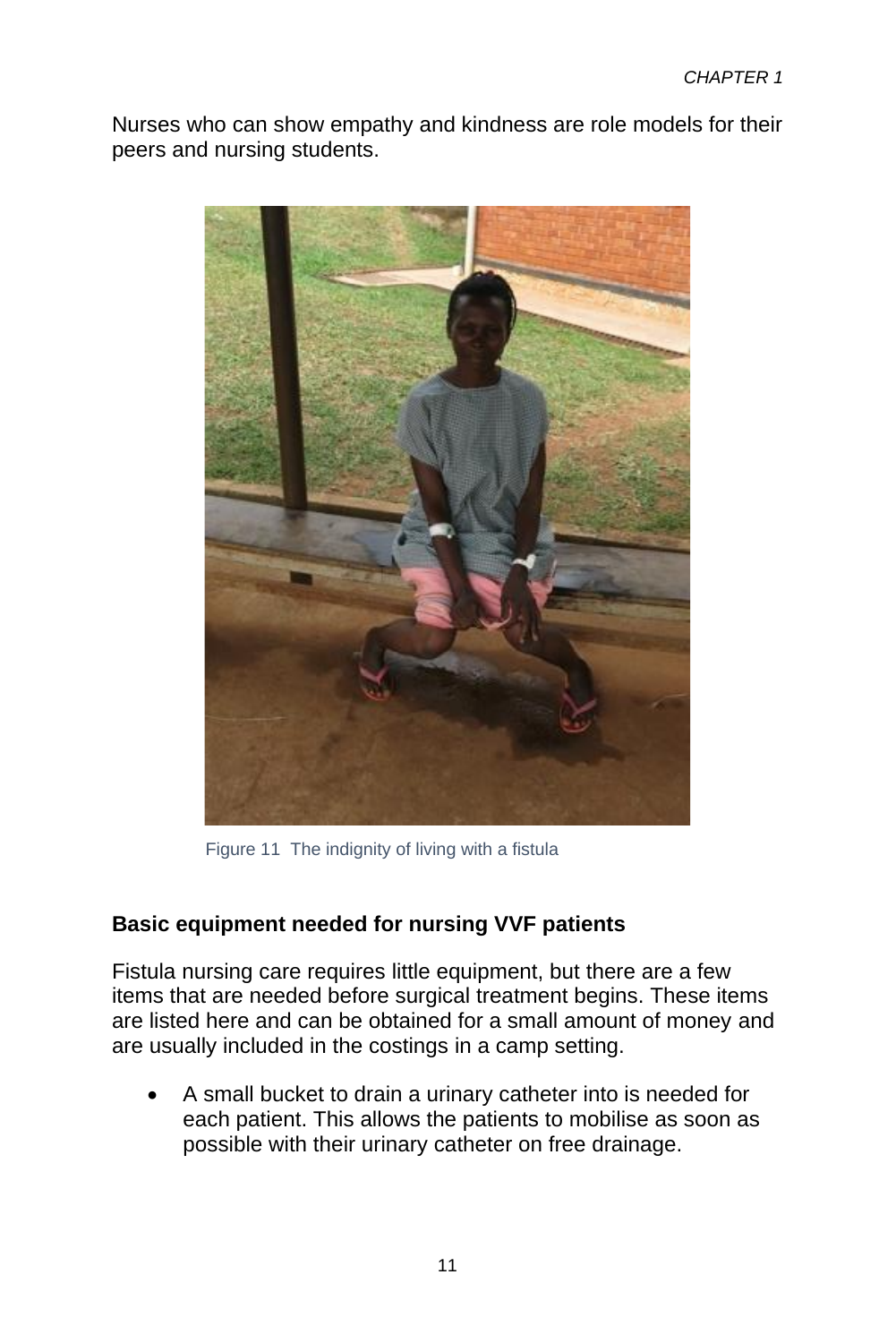- Strapping or tape to ensure catheters are fixed securely on the patient's abdomen to avoid any pulling on the catheter in the bladder.
- A sterile 60 ml or 100 ml catheter tipped syringe and a bottle of sterile saline for flushing blocked catheters. It is a good idea to have a few sterile packs made up in advance with a receiver (kidney dish) and syringe.
- Savlon<sup>®</sup> or similar antiseptic for vulval toilet and perineal hygiene post-operatively.
- Sanitary pads made from gauze and cotton wool.
- Water-soluble lubricant (K-Y® jelly)
- Extra urinary catheters in case any need to be replaced and cannot be unblocked.
- Analgesia − ensuring that there is a ready supply of analgesia before camp begins is useful. A supply of opiates, antiinflammatories and paracetamol is required.



Figure 12 Basic items of equipment required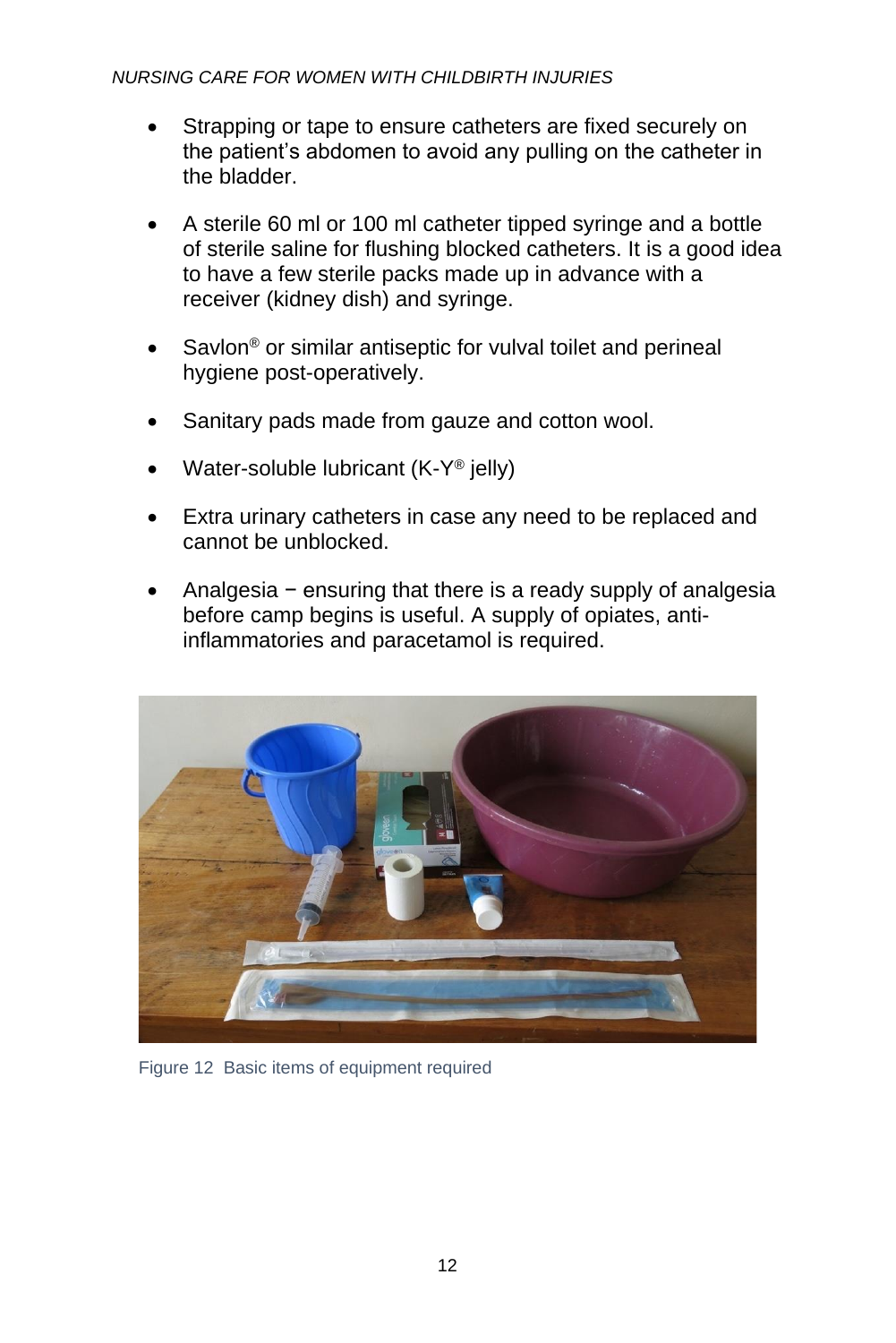## **Infection prevention**

#### *Hand hygiene*

Hand hygiene is one of the most important steps in the prevention of healthcare-associated infections by the spread of harmful microorganisms. Hand hygiene means washing hands or using an alcoholbased hand rub after touching a patient. Alcohol rub can be used after three consecutive patient contacts, then hands should be washed with soap and water. If using gloves, these should be discarded after use on a single patient.

A water dispenser and soap should be available for hand washing. Ideally, the soap should be dispensed from a hand pump container. Hand hygiene should be carried out in accordance with World Health Organization guidelines (Appendix A). Good hand hygiene will help protect patients in your care, colleagues, yourself and your family.

#### *Cleaning*

Another source of hospital-acquired infection is from the ward beds and mattresses. Each time a patient is moved off a bed, the mattress should be washed with disinfectant and dried before making the bed for the next patient. The bedframe should also be washed down to prevent cross infection.

Cleaning of the ward floor should be carried out every day and more often if there are spillages of urine or blood, which is common with open urinary drainage systems. This will help prevent infection and contamination of patients in the post-operative period.

Patient toilets need to be kept clean and disinfected daily. A hospital cleaner should take care of this important job. Any rubbish including used sanitary pads need to be cleared up regularly and the patients advised to dispose of this waste in the correct hospital bin.

Wash areas for patient use need to be cleaned at least daily. Patients are advised to bathe every day, including daily vulval and perineal washing and to pat the skin dry to reduce post-operative infection. They should be encouraged to clean and dry their perineum after passing stool. Patients should also avoid inserting their fingers into the vagina, as they may damage the repair.